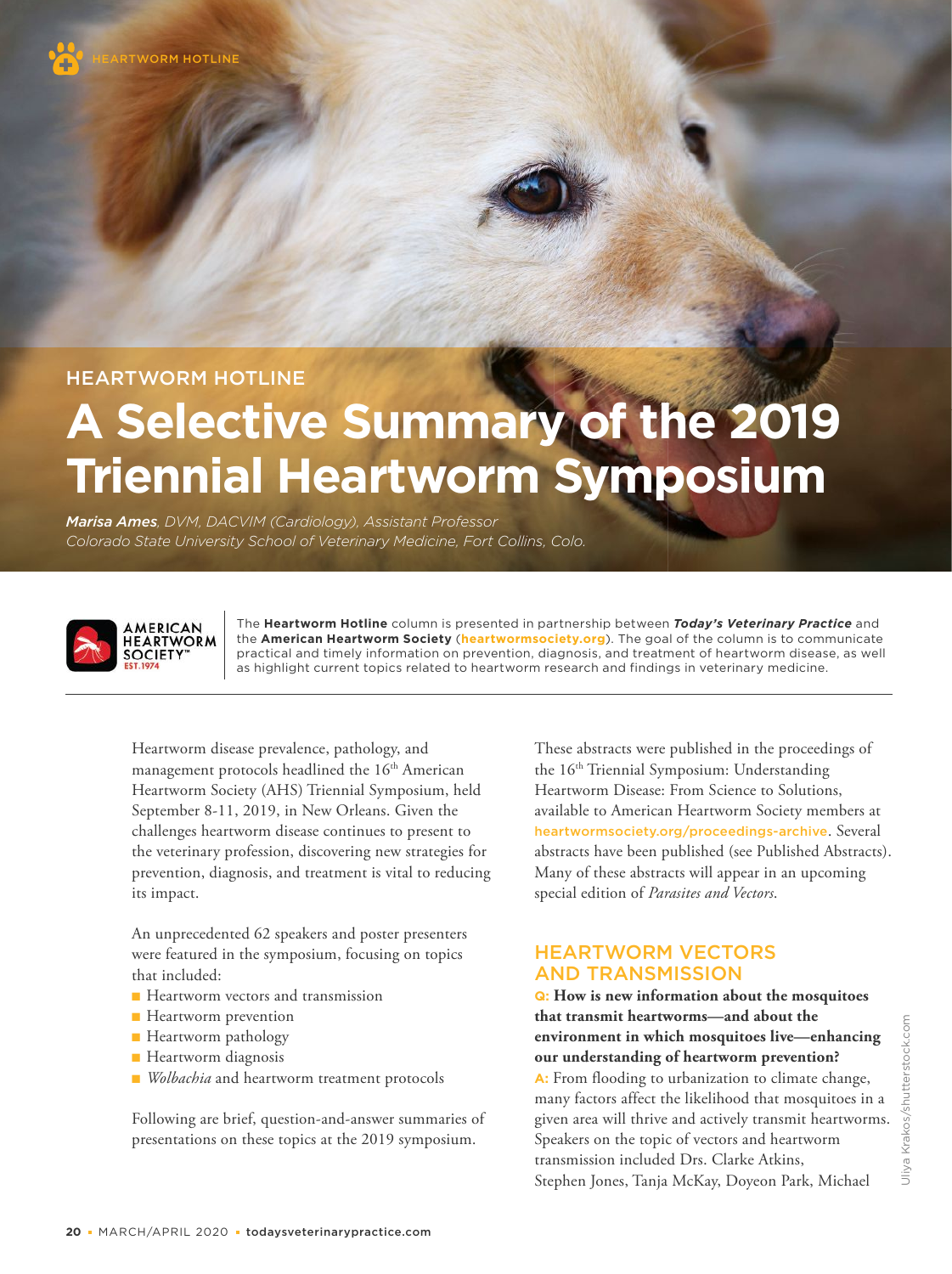Povelones, Marie Varloud, and Sarah Zohdy. Their presentations focused on environmental changes that help foster mosquito proliferation, cell signaling pathways that modulate larval maturation and transmission efficacy in the mosquito, and other vector factors that influence transmission.

#### **Q: Can extreme weather have exponential effects on heartworm prevalence?**

**A:** While the rate of heartworm infection can rise and fall over time in any given area, extreme weather events—especially hurricanes and flooding—can trigger heartworm epidemics. Severe storms result in loss of mosquito abatement practices and increases in standing water, and the resulting mosquito bloom, combined with increased numbers of dogs that are unprotected from heartworm infection due to abandonment and economic disruption, creates a "perfect storm" of conditions for heartworm transmission in the months and years that follow.

#### **Q: Due to the presence of microclimates, is heartworm "season" a misnomer?**

**A:** Environmental microclimates provide warmth and/ or moisture that can provide favorable conditions for mosquito activity beyond what might be perceived as the time or place for heartworm transmission. Door

entryways, sheds, roof soffits, automobiles, and other protected areas provide focal areas of warmth even as temperatures drop below freezing; meanwhile, golf course ponds, bird baths, and agricultural irrigation can serve as breeding grounds for mosquitoes that transmit heartworms in arid areas.

#### **Q: Can studying mosquito behavior provide insights for future heartworm prevention strategies?**

**A:** Not only are multiple species of mosquitoes known to transmit heartworms, but different species feed at different times of the day and in different locations. A study conducted by researchers at the University of Arkansas found a prevalence of *Dirofilaria immitis* infection from 5.9% to 12.5% in daytime-feeding mosquitoes congregating near door entryways at 4 residential locations. Meanwhile, studies at Auburn University determined that (1) the wingbeat frequency of mosquitoes infected with L3 (infective stage) *D. immitis* larvae slows significantly (a factor that may aid identification of infected mosquitoes) and (2) volatile organic compounds and phenols in the breath of heartworminfected dogs may serve as mosquito attractants, while the breath of non-infected dogs contains alkane hydrocarbons that are known mosquito repellents.

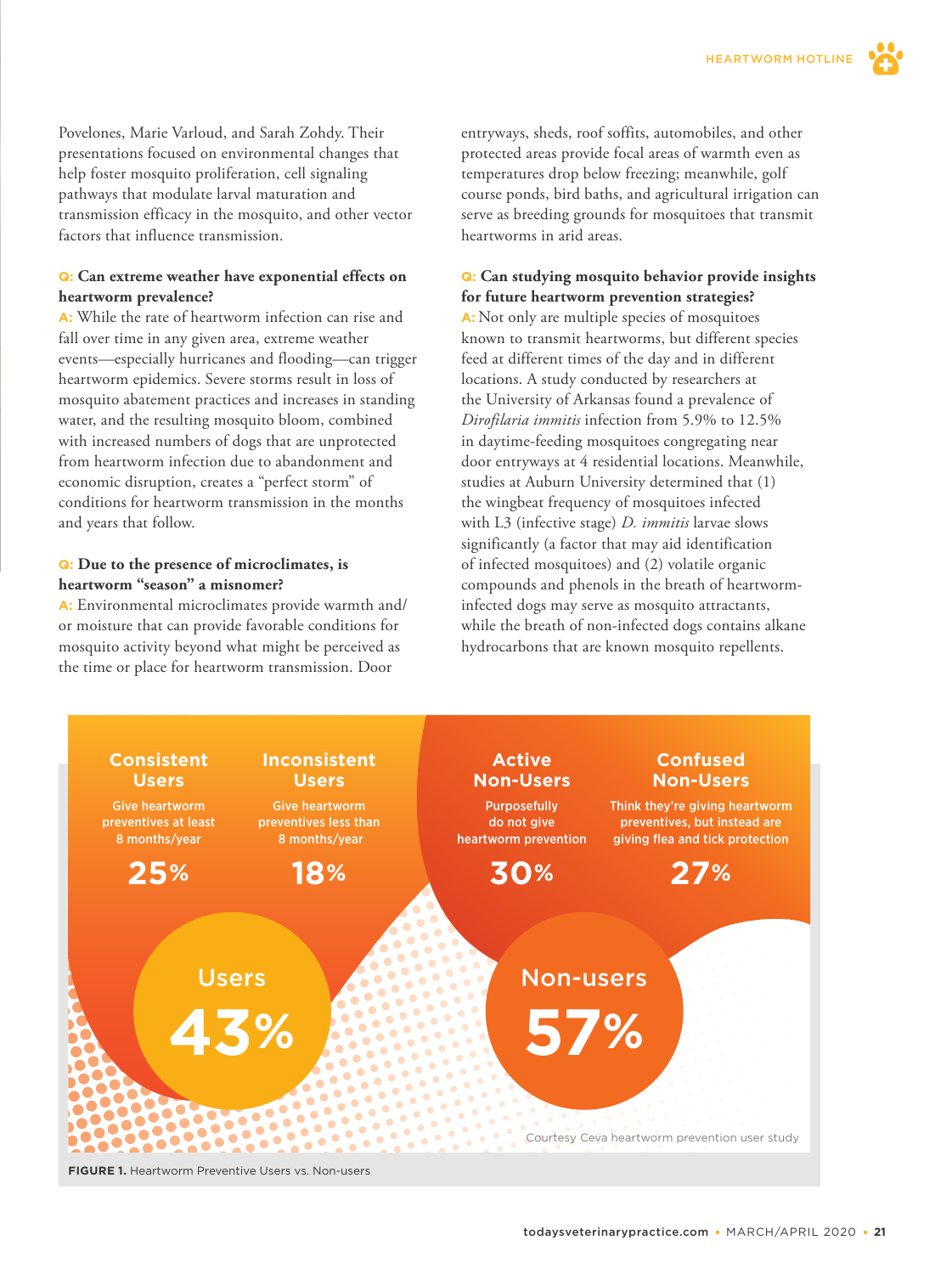#### **More From the 16th Triennial Heartworm Symposium**

The 16th Triennial American Heartworm Society Symposium was attended by scientists and clinicians from 13 countries and 35 states. A total of 62 speakers and poster presenters shared their findings during the 3½-day symposium. To see a snapshot, visit bit.ly/2U4dSNr.

In addition, the AHS website and YouTube page features videos of interviews with a number of symposium speakers and moderators, including Drs. Marisa Ames, Clarke Atkins, Doug Carithers, Mark Cousins, Deb Horwitz, Stephen Jones, Molly Savadelis, and Lindsay Starkey. These videos can be viewed at youtube.com/ user/americanheartworm.

Scientific papers from the symposium will be published in a future issue of *Veterinary Parasitology*. Members of the AHS can access all past symposium proceedings free of charge. To join the AHS, visit heartwormsociety.org/membership/join.

## HEARTWORM PREVENTION

#### **Q: What are the barriers to client compliance?**

**A:** Studies and practitioner testimony confirm that there is no substitute for taking the time to educate dog and cat owners about the importance of heartworm prevention. Speakers on heartworm prevention and compliance included Drs. Mark Cousins, Stephen Jones, Thomas Nelson, and Edward Wakem, with presentations and panel discussions addressing the real-world obstacles to heartworm prevention and strategies to overcome them.

#### **Q: Is there a link between owner education and consistent heartworm preventive usage?**

**A:** In a survey conducted by Ceva Animal Health of 565 dog owners, less than half (43%) used heartworm preventives at all, while just 25% of all owners gave preventives consistently (e.g., at least 8 months a year). Roughly half of the 57% that gave no preventives at all did so purposefully, while the other half mistook their flea/tick preventive for heartworm preventives (**FIGURE 1**). Meanwhile, a strong correlation was noted between consistent use of preventives and understanding of how heartworm preventives work. Barriers to consistent usage included prescription requirement, cost, belief the dog was not at risk, no strong veterinarian recommendations, and forgetfulness.

#### **Q: Failure of veterinarians to recommend feline heartworm prevention may be linked to diagnosis difficulties and the inherent difference between canine and feline heartworm disease. Can you explain?**

**A:** With a dearth of controlled studies being conducted on feline heartworm disease, recommending prevention is a practice frequently overlooked by veterinarians. Meanwhile, the tendency of cats to abort *D. immitis* infections in the immature stage (which can still cause a heartworm-associated respiratory disease, or HARD), along with smaller numbers of heartworms overall and more male-only infections, has reinforced the belief among many practitioners that heartworm incidence in cats is low and prevention is a low priority. Rather than relying solely on results of heartworm antigen tests to determine if preventives are needed in a given feline patient, veterinarians were advised to consider the relatively high incidence of HARD in cats and the lack of approved adulticide treatments to justify the investment in disease prevention.

# HEARTWORM PATHOLOGY

#### **Q: How do heartworms affect their host(s)?**

**A:** Heartworm disease is far more than a disease of the heart, lungs, and arteries. Studies show that heartworm infection can lead to multisystemic effects in both dogs and cats. Presenters on this topic included Drs. Rick Alleman, Elena Carretón, Rodrigo Morchón Garcia, Stephen Jones, Imke Maerz, and Kaori Sakamoto, and topics included clinical pathologic changes in animals with heartworm disease as well as testing methods used to evaluate where, when, and how damage from the disease is occurring.

#### **Q: Can heartworms and circulating microfilariae cause widespread organ damage?**

**A:** Heartworms and microfilariae live within the host's vascular system, with microfilariae circulating to tissues and causing structural damage to organs such as the kidneys and lungs. In addition, soluble antigens released by heartworms form immune complexes that damage tissues, causing variability in disease manifestations and therapy-associated adverse effects.

**Q: Certain assays conducted on heartworm-positive animals may help guide medical management of these patients prior to starting adulticide therapy. How? A:** These include complete blood count and biochemical profile and quantification of proteinuria via the urine protein-to-creatinine ratio, as well as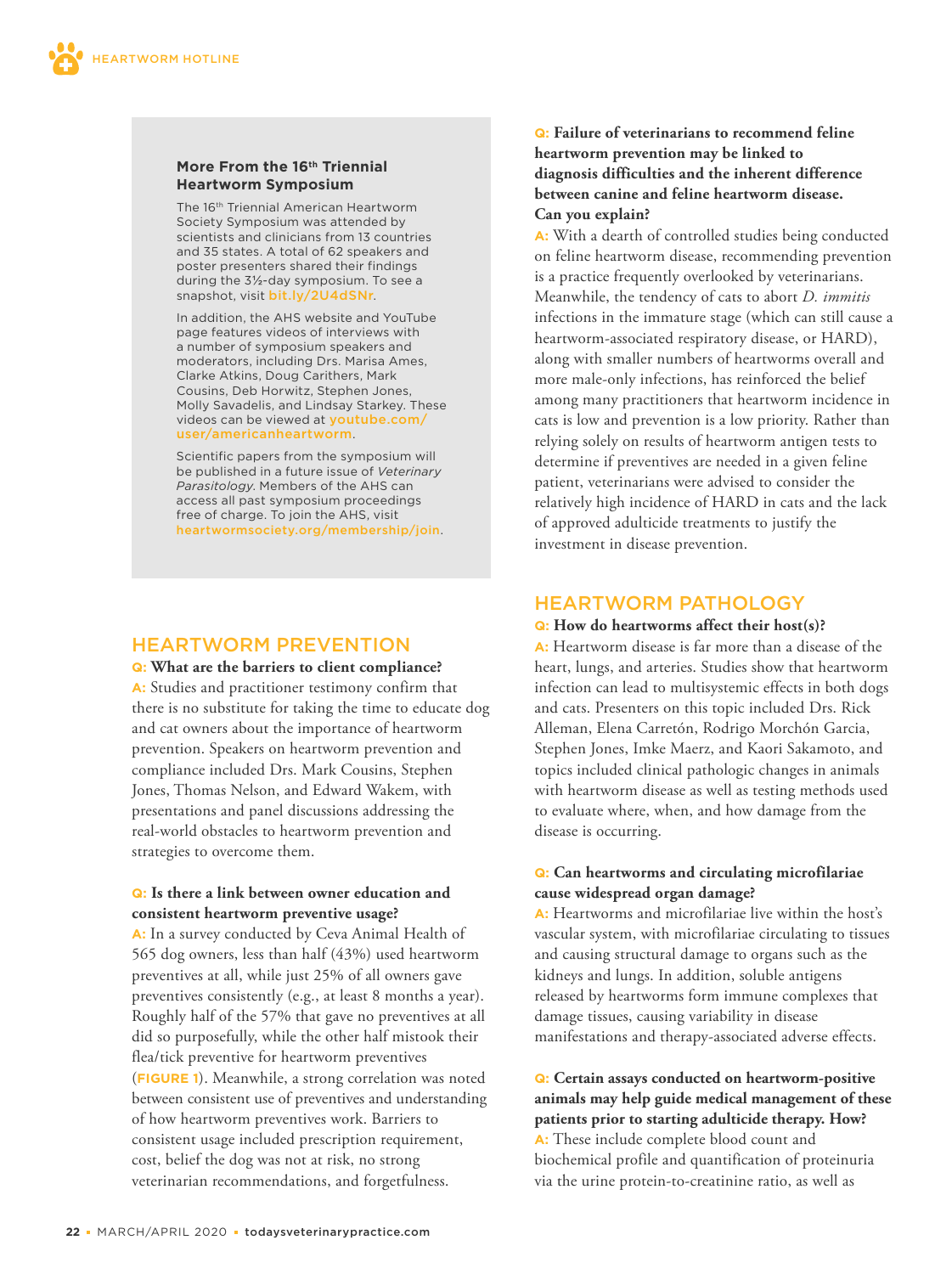thoracic radiographs and echocardiography to detect the cardiovascular, pulmonary, and systemic impacts of heartworm disease. Additional biomarkers may also be useful. A study on renal damage from heartworm infection indicated that symmetric dimethylarginine (SDMA) may facilitate early detection of renal damage in dogs without other markers such as proteinuria.

### HEARTWORM DIAGNOSIS

**Q: What's new in heartworm diagnosis? How are heartworm researchers refining testing techniques? A:** While heartworm antigen tests are easy to use and reliable in a majority of cases, the conundrum of immune complexes—as well as how best to unmask them—highlighted the need for veterinarians to conduct follow-up testing when their clinical judgment warrants it, while making informed choices about the antigen and microfilaria tests they use. Presenters on this topic included Drs. Clarke Atkins, Cassan Pulaski, Lindsay Starkey, and Guilherme Verocai, as well as Jeff Gruntmeir.

#### **Q: Are heartworm antigen tests interchangeable?**

**A:** A comparative evaluation of 2 in-clinic antigen assays was conducted with field samples from Tennessee, Louisiana, and Texas to compare the specificity and sensitivity of the IDEXX 4Dx Plus and Zoetis FLEX4 heartworm antigen tests. While specificity was high for both tests in the study, the 4Dx Plus test was significantly more sensitive than the FLEX4 test (97.4% vs. 76.9% sensitivity, respectively) in detecting heartworm antigen.

#### **Q: How can microfilaria testing be made easier?**

**A:** Mobile phone-based technology may someday make it possible to quantify microfilaria in whole blood loaded on a disposable glass capillary. Not only could this technology provide a quick and cost-effective strategy for point-of-care diagnosis but could also be

Studies show that heartworm infection can lead to multisystemic effects in both dogs and cats.

used to monitor microfilaria suppression in suspected cases of heartworm resistance.

#### **Q: Testing accuracy is enhanced by heat and acid treatment. Can you explain?**

**A:** In cases of "no antigen detected" test results, both heat treatment and acid treatment dissociate immune complexes and improve test sensitivity. Although available antigen tests are very sensitive, all-male infections are often negative (i.e., no antigen detected). In a Florida study of sheltered dogs whose heartworm infection was determined by necropsy to consist of only males, heat treatment of serum improved detection of antigen.A separate study at Auburn University showed that acid treatment had a similar efficacy as heat treatment in unmasking immune complexes. Acid treatment had an added advantage of requiring a much smaller serum sample than heat treatment (see **TABLE 1**). Although neither heat nor acid treatment of plasma in the Auburn study caused a false-positive antigen test result, the incidence of false-positive tests after heat or acid treatment in naturally infected dogs remains to be determined.

# WOLBACHIA AND HEARTWORM TREATMENT PROTOCOLS

**Q: Can heartworm treatment be faster, cheaper, and/or easier?**

| <b>METHOD</b>         | <b>ADDITIONAL</b><br><b>REAGENTS OR</b><br><b>EQUIPMENT</b> | <b>MICROCENTRIFUGE</b><br><b>REQUIRED?</b> | <b>STARTING VOLUME NEEDED FOR:</b><br>$150 \mu L$<br>(TRIPLICATE) | $50 \mu L$<br>$(1$ TEST $)$ | <b>PREP TIME</b> |
|-----------------------|-------------------------------------------------------------|--------------------------------------------|-------------------------------------------------------------------|-----------------------------|------------------|
| Normal                | N/A                                                         | <b>No</b>                                  | 150 µL                                                            | $50 \mu L$                  | N/A              |
| <b>Acid treatment</b> | 7.5% TCA<br>1M Trizma<br>Micro-pipettor                     | Yes                                        | 100-200 µL                                                        | 50 µL                       | $-30$ min        |
| <b>Heat treatment</b> | Heat-block                                                  | Yes                                        | 1000-1500+ µL                                                     | $500+µL$                    | $-22$ min        |

#### **TABLE 1 Methodology for Heat vs. Acid Treatment of Serum Samples**

*TCA=trichloroacetic acid*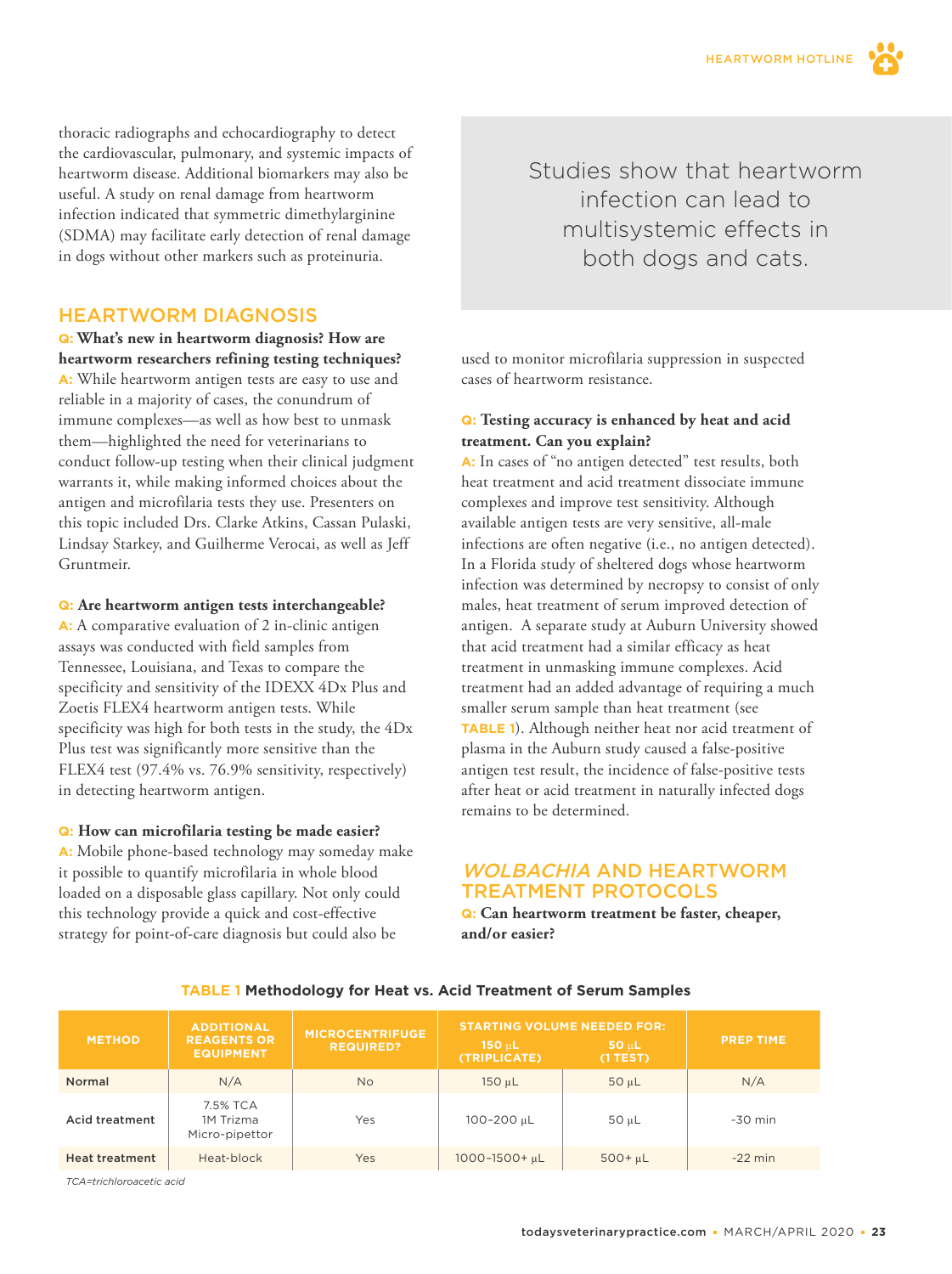**A:** Treatment of adult heartworm infections in dogs, while effective, is not without its challenges. Avoiding treatment complications, minimizing adverse events, and making treatment affordable for owners are common goals for both practitioners and pet owners. Speakers on heartworm treatment included Drs. Marisa Ames, Elena Carretón, Deb Horwitz, and Molly Savadelis.

#### **Q: Should we be making changes to current protocols?**

**A:** Alternatives to current protocols for heartworm treatment are continually being evaluated, due to the real-world challenges of sourcing cost-effective medications and following protocols that require months of treatment and multiple veterinary visits. Reducing *Wolbachia* numbers is a cornerstone of effective heartworm treatment, but doxycycline—the antibiotic recommended in the AHS pre-treatment protocol—is expensive and can sometimes be difficult to source. Researchers from the Liverpool School of Tropical Medicine described ongoing endeavors in the search for novel anti-*Wolbachia* compounds. A study comparing doxycycline with minocycline revealed that minocycline is less effective than doxycycline at eliminating *Wolbachia*, and gastrointestinal side effects were seen with similar frequency in both the minocycline and doxycycline 10 mg/kg q12h treatment groups.1 Meanwhile, a study in which the pretreatment period was shortened from 60 days to 30 days (i.e., macrocyclic lactone preventive and doxycycline initiated at diagnosis and first injection of melarsomine given at day 30 instead of day 60) indicated that the abbreviated protocol may present a potentially valid alternative.<sup>2</sup>

| <b>CONDITION</b>                                                                                              | <b>TIME OF ONSET</b>                                                                                                     | <b>COMMENTS</b>                                                                                                                                     | <b>TREATMENT</b>                                                                                                                                                                                                                                                                                                               |
|---------------------------------------------------------------------------------------------------------------|--------------------------------------------------------------------------------------------------------------------------|-----------------------------------------------------------------------------------------------------------------------------------------------------|--------------------------------------------------------------------------------------------------------------------------------------------------------------------------------------------------------------------------------------------------------------------------------------------------------------------------------|
| Pneumonitis<br>Signs: Cough, tachypnea,<br>dyspnea                                                            | Timing varies;<br>associated with<br>death of mf or<br>presence/death of<br>adult worms                                  | Radiographs: perivascular<br>inlammatory interstitial infiltrates<br>(Note: This is not cardiogenic<br>edema, and furosemide is not<br>indicated)   | ■ Oxygen<br>Dexamethasone (0.2 mg/kg IV<br>Home therapy: prednisolone 0.5<br>mg/kg PO g12h to g24h; taper<br>to the lowest dose needed to<br>control cough                                                                                                                                                                     |
| <b>HW-induced PTE</b><br>Signs: Tachypnea, dyspnea,<br>cyanosis, collapse, cough                              | 5-IO days (range,<br>3-21 days) after<br>melarsomine<br>administration:<br>also may occur<br>spontaneously<br>during HWD | Inevitable, but severity varies<br>markedly; risk of severe HW-<br>induced PTE with exercise or rapid<br>worm kill (2-dose melarsomine<br>protocol) | ■ Oxygen<br>Sildenafil (1-2 mg/kg PO g8h<br>Corticosteroid therapy, route,<br>and agent determined by<br>severity and patient's need<br>for rapid treatment If no<br>contraindication; anticoagulant<br>therapy may be beneficial:<br>clopidogrel (1-2 mg/kg PO q24h)                                                          |
| <b>Nonarsenical PTE</b><br>Signs: Same as above                                                               | Weeks to months<br>after initiation<br>of nonarsenical<br>adulticide protocol                                            | Exercise restriction should be<br>imposed for months when using a<br>nonarsenical protocol                                                          | Same as above                                                                                                                                                                                                                                                                                                                  |
| <b>Right-sided CHF</b><br>Signs: Abdominal distention,<br>tachypnea, dyspnea, jugular<br>distention, cachexia | Usually associated<br>with chronic.<br>untreated HWD                                                                     | Recommend stabilization for weeks<br>to months, with severe exercise<br>restriction prior to adulticide<br>administration                           | ■ Furosemide ("at home" dose<br>typically 2-6 mg/kg/d PO)<br>Pimobendan (0.25 mg/kg PO<br>q12h)<br>Sildenafil (1-2 mg/kg PO g8h)<br>Spironolactone (2 mg/kg PO<br>q24h)<br>Centesis                                                                                                                                            |
| Caval syndrome<br>Signs: Low output and right-<br>sided CHF, pallor, murmur,<br>pigmenturia, collapse         | Usually associated<br>with chronic.<br>untreated HWD                                                                     | Stabilization may include fluid<br>resuscitation, vasopressors, and<br>blood products to normalize<br>coagulopathy; prompt HW removal               | Heavy sedation or general<br>anesthesia, jugular venotomy, and<br>worm extraction with forceps. <sup>a</sup><br>gooseneck snare, <sup>b</sup> or endovascular<br>snare. <sup>c</sup> Procedure is followed by<br>stabilization for weeks to months,<br>with severe exercise restriction<br>prior to adulticide administration. |

#### **TABLE 2 Treatment of Severe Heartworm Disease**

*CHF=congestive heart failure; HW=heartworm(s); HWD=heartworm disease; PTE=pulmonary thromboembolism; mf=microfilariae; ML=macrocyclic lactone* 

*aClearlt® Heartworm Removal Device (Avalon Medical, avalonmed.com)* 

*bAmplatz Gooseneck® Snare Kit (Medtronic, medtronic.com) c ENSnare® (Merit Medical Systems, merit.com)*